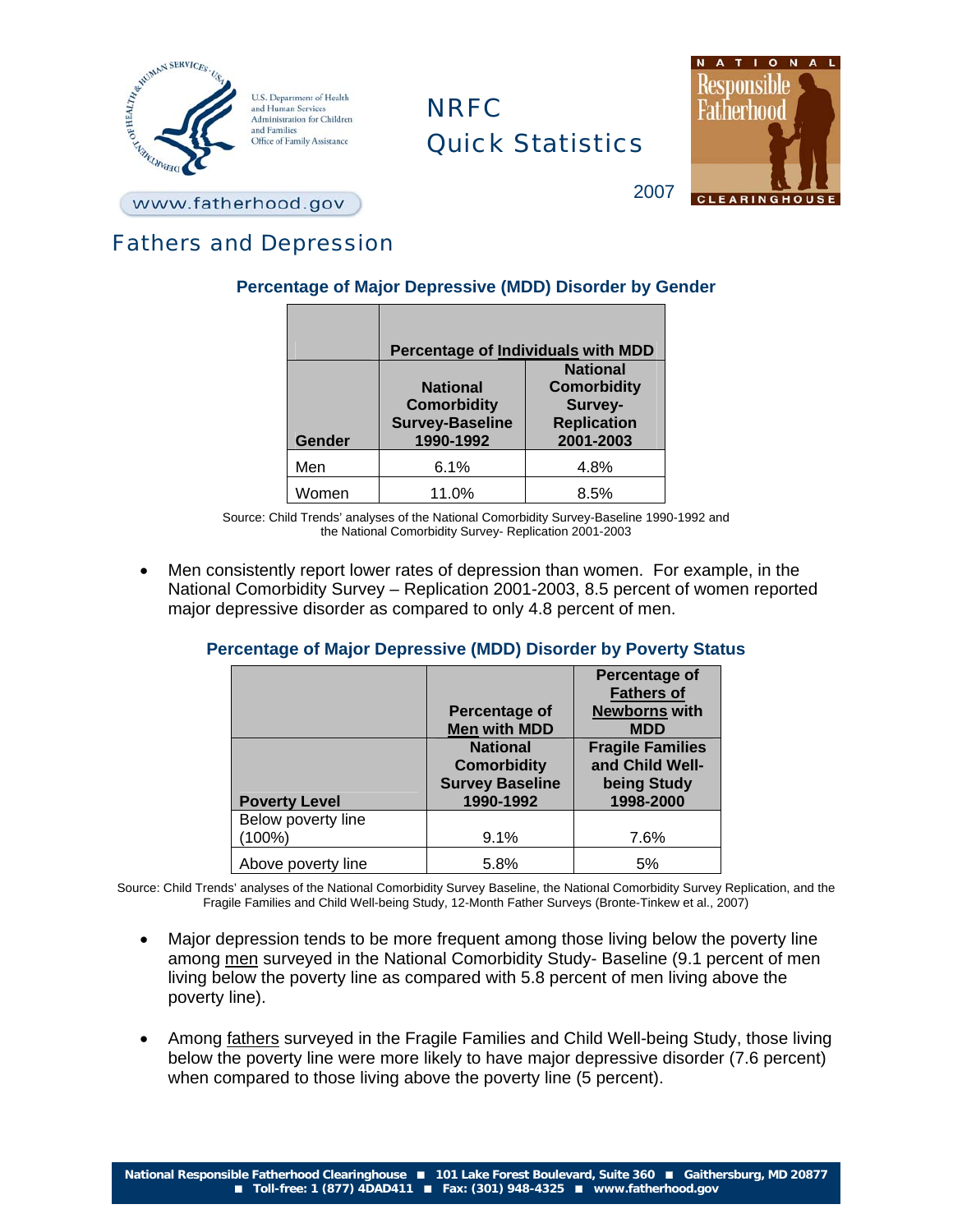



#### **Percentage of Major Depressive (MDD) Disorder by Marital Status**

|                               | <b>Percentage of Men with MDD</b>                                            |                                                                                      | Percentage of<br><b>Fathers of</b><br><b>Newborns with MDD</b>                      |
|-------------------------------|------------------------------------------------------------------------------|--------------------------------------------------------------------------------------|-------------------------------------------------------------------------------------|
| <b>Marital Status</b>         | <b>National</b><br><b>Comorbidity</b><br><b>Survey Baseline</b><br>1990-1992 | <b>National</b><br><b>Comorbidity</b><br>Survey-<br><b>Replication 2001-</b><br>2003 | <b>Fragile Families and</b><br><b>Child Well-being</b><br><b>Study</b><br>1998-2000 |
| <b>Separated / Divorced</b>   | 11.8%                                                                        | 7.3%                                                                                 | 6.5%                                                                                |
| <b>Married / Cohabitating</b> | 5.1%                                                                         | 3.3%                                                                                 | 2.7% (Married)<br>.6% (Cohabitating)                                                |
| <b>Never married</b>          | 7.0%                                                                         | 6.9%                                                                                 | 1.6%                                                                                |

Source: Child Trends' analyses of the National Comorbidity Survey Baseline, the National Comorbidity Survey Replication, and the Fragile Families and Child Well-being Study, 12-Month Father Surveys (Bronte-Tinkew et al., 2007)

• Depression is higher in individuals who are divorced or separated. There is a lower reported prevalence of depression among men, as well as among fathers, who are married, compared with men who are not married.

|                                | <b>Percentage of Men with</b><br>MDD                                             |                                                                                     |                                | Percentage<br>of Fathers of<br><b>Newborns</b><br>with MDD                              |
|--------------------------------|----------------------------------------------------------------------------------|-------------------------------------------------------------------------------------|--------------------------------|-----------------------------------------------------------------------------------------|
| <b>Substance</b><br><b>Use</b> | <b>National</b><br><b>Comorbidity</b><br>Survey-<br><b>Baseline</b><br>1990-1992 | <b>National</b><br><b>Comorbidity</b><br>Survey-<br><b>Replication</b><br>2001-2003 | <b>Substance</b><br><b>Use</b> | <b>Fragile</b><br><b>Families and</b><br><b>Child Well-</b><br>being Study<br>1998-2000 |
| Drug<br>Abuse                  | 8.8%                                                                             | 12.1%                                                                               | Used                           | 17.1%                                                                                   |
| No drug                        |                                                                                  |                                                                                     | marijuana<br>Did not use       |                                                                                         |
| abuse<br>Alcohol               | 6.1%                                                                             | 4.6%                                                                                | marijuana<br>Used              | 6.0%                                                                                    |
| abuse                          | 5.2%                                                                             | 11.8%                                                                               | alcohol                        | 15.1%                                                                                   |
| No alcohol<br>abuse            | 6.2%                                                                             | 4.4%                                                                                | Did not use<br>alcohol         | 5.5%                                                                                    |

#### **Percentage of Major Depressive (MDD) Disorder by Marital Status**

Source: Child Trends' analyses of the National Comorbidity Survey Baseline, the National Comorbidity Survey Replication, and the Fragile Families and Child Well-being Study, 12-Month Father Surveys (Bronte-Tinkew et al., 2007)

• Substance use disorders also commonly co-occur with depression in men. Men and fathers who used drugs and alcohol have a higher percentage of major depression than those who do not use drugs or alcohol.